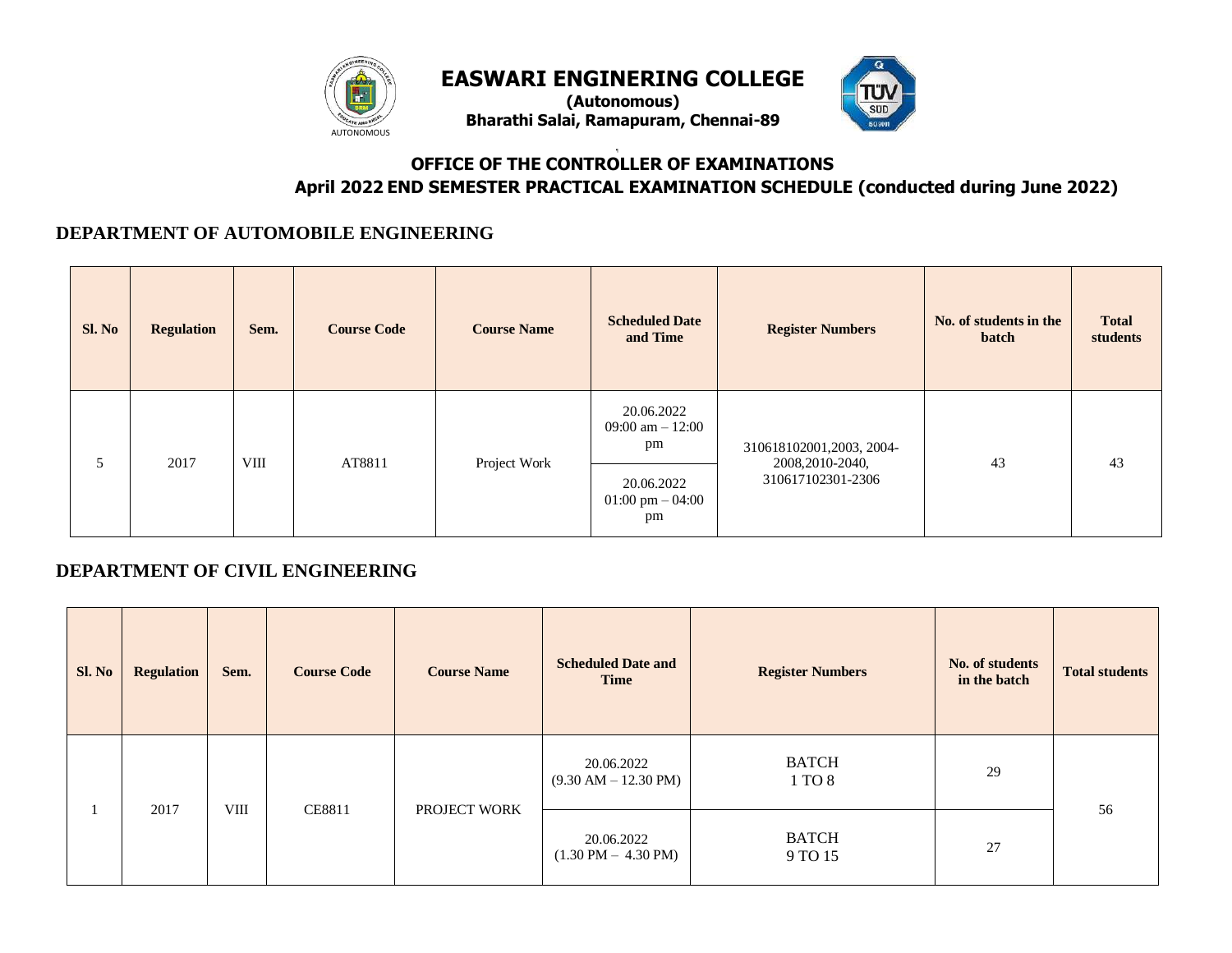## **DEPARTMENT OF COMPUTER SCIENCE AND ENGINEERING**

| Sl.<br>N <sub>o</sub> | <b>Regulation</b> | Sem.        | <b>Course Code</b> | <b>Course Name</b>  | <b>Scheduled Date</b><br>and Time            | <b>Register Numbers</b>                                                                                                                                                                                 | No. of<br>students in<br>the batch | <b>Total students</b> |
|-----------------------|-------------------|-------------|--------------------|---------------------|----------------------------------------------|---------------------------------------------------------------------------------------------------------------------------------------------------------------------------------------------------------|------------------------------------|-----------------------|
|                       |                   |             |                    |                     | 22.06.2022 9.00<br>AM to 12.00 PM            | 310618104082,4083,4301,4081,<br>4085,4065,4073,4075,4096,4106,<br>4114,4115,4090,4098,4103,4087,<br>4091,4099,4086,4100,4067,4093,<br>4097,4079,4080,4120,4071,4118,4076,4092.<br>(Batch B1 to B11)     | 30                                 |                       |
|                       | R2017             | <b>VIII</b> | <b>CS8811</b>      | <b>Project Work</b> | 22.06.2022 01.00<br>PM to 04.00 PM           | 310618104064,4078,4302,4069,<br>4088,4111,4094,4095,4116,4070,<br>4084,4063,4107,4104,4108,4303,4068,4089,<br>4105,4072,4112,4304,4101,4102,4113,4066,407<br>4,4110, 4117,4119,4305. (Batch B12 to B20) | 31                                 | 121                   |
|                       |                   |             |                    |                     | 23.06.2022 9.00<br>AM to 12.00 PM            | 310618104017,4023,4054,4016,<br>4028,4030,4012,4032,4050,4001,<br>4004,4022,4029,4034,4039,4014,<br>4026,4047,4006,4008,4044,4011,<br>4027,4061,4003,4018,4057,4025,4033,4049.<br>(Batch A1 to A10)     | 30                                 |                       |
|                       |                   |             |                    |                     | 23.06.2022<br>01.00 PM to 04.00<br><b>PM</b> | 310618104037,4055,4059,4024,<br>4041,4058,4051,4052,4053,4019,<br>4040,4062,4015,4036,4043,4002,<br>4009,4013,4007,4023,4060,4042,<br>4046,4048,4031,4038,4077,4005,4035,4056.<br>(Batch A11 to A20)    | 30                                 |                       |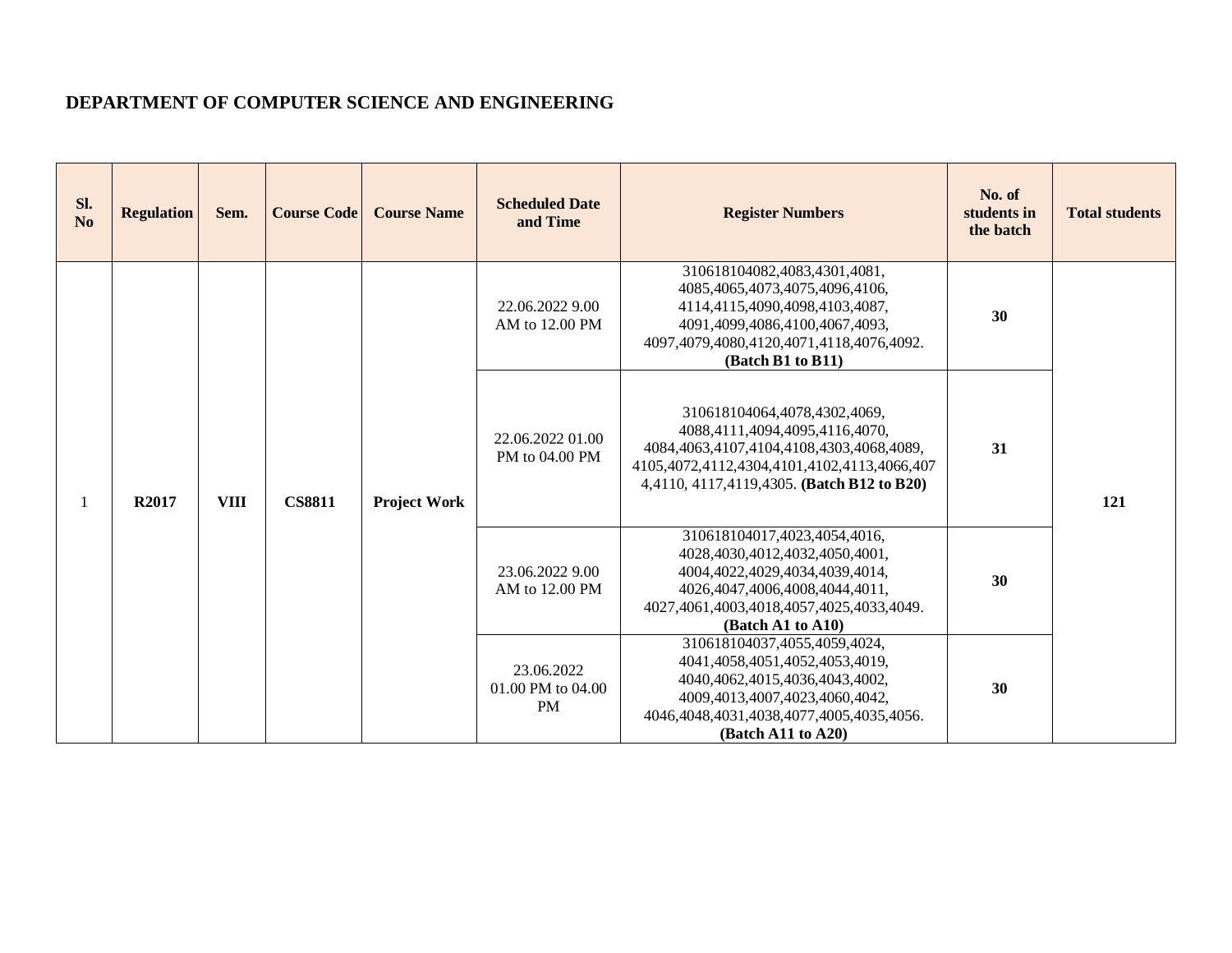# **DEPARTMENT OF ELECTRICAL AND ELECTRONICS ENGINEERING**

| Sl. No | <b>Regulation</b> | Sem. | <b>Course Code</b> | <b>Course Name</b> | <b>Scheduled Date and</b><br><b>Time</b> | <b>Register Numbers</b>                                                                                                                                   | No. of students in<br>the batch | <b>Total</b><br>students |                                      |                              |    |  |
|--------|-------------------|------|--------------------|--------------------|------------------------------------------|-----------------------------------------------------------------------------------------------------------------------------------------------------------|---------------------------------|--------------------------|--------------------------------------|------------------------------|----|--|
|        |                   |      |                    |                    |                                          | 21/06/2022<br>9.00 am to 12.00<br>pm                                                                                                                      | 310618105001 to 310618105024    | 24                       |                                      |                              |    |  |
|        | 2017              | VIII |                    |                    | 21/06/2022<br>1.00 pm to 4.00 pm         | 310618105025 to 310618105039,<br>310618105302, 310618105303,<br>310618105304, 310618105307,<br>310618105308, 310618105309,<br>310618105310 & 310618105501 | 23                              | 94                       |                                      |                              |    |  |
|        |                   |      | EE8811             |                    |                                          |                                                                                                                                                           |                                 | Project work             | 22/06/2022<br>9.00 am to 12.00<br>pm | 310618105040 to 310618105063 | 24 |  |
|        |                   |      |                    |                    | 22/06/2022<br>$1.00$ pm to $4.00$ pm     | 310618105064 to<br>310618105082,<br>310618105301,<br>310618105305, 310618105306<br>& 310618105311                                                         | 23                              |                          |                                      |                              |    |  |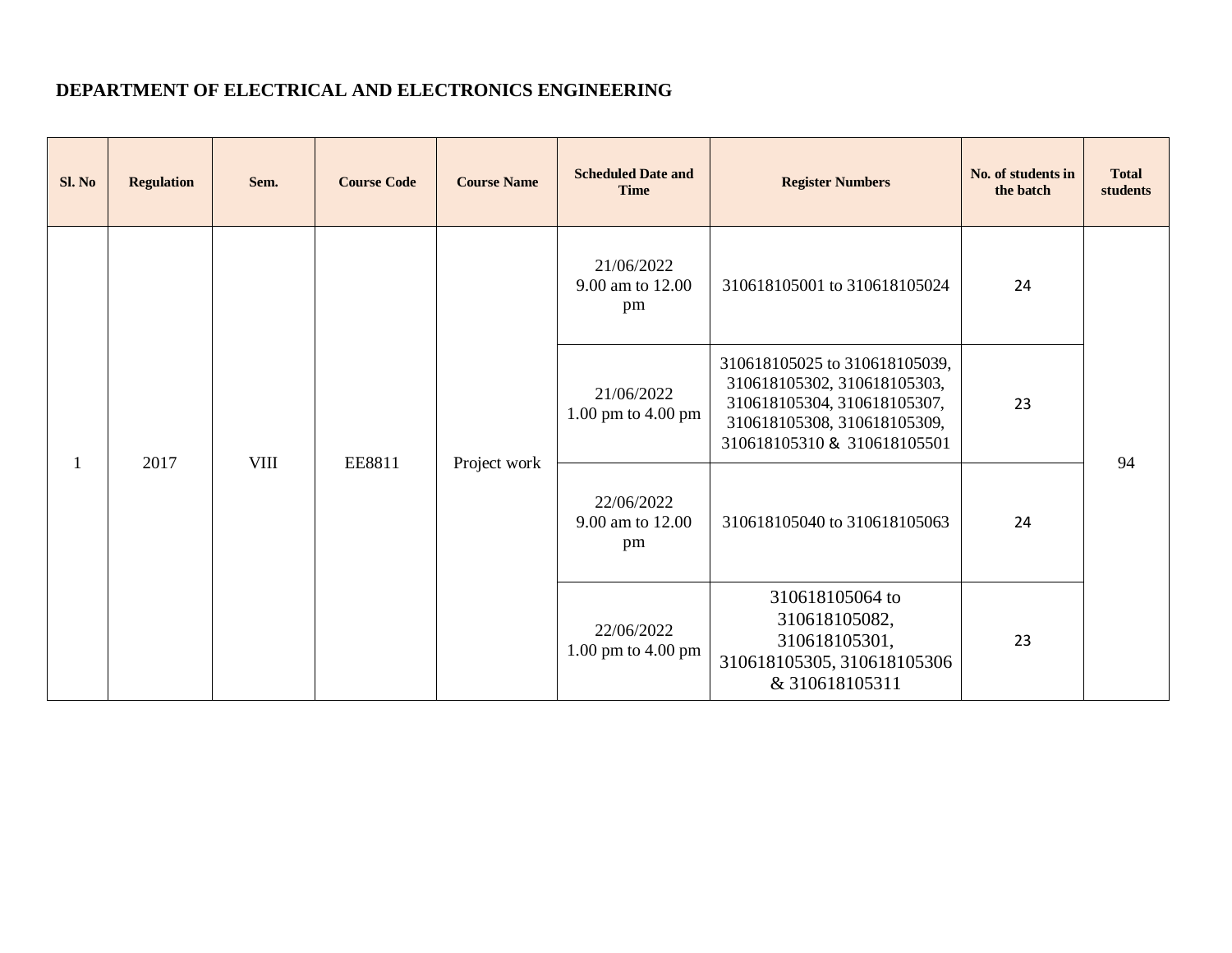#### **DEPARTMENT OF ELECTRONICS AND COMMUNICATION ENGINEERING**

| Sl. No       | <b>Regulation</b> | Sem.        | <b>Course Code</b> | <b>Course Name</b>            | <b>Scheduled Date and</b><br><b>Time</b>          | <b>Register Numbers</b>                                                                                                                         | No. of students<br>in the batch | <b>Total students</b> |
|--------------|-------------------|-------------|--------------------|-------------------------------|---------------------------------------------------|-------------------------------------------------------------------------------------------------------------------------------------------------|---------------------------------|-----------------------|
|              |                   |             |                    |                               | 20.06.2022<br>$09.00$ AM $- 12.00$<br><b>NOON</b> | <b>BATCH(A1-A10)</b><br>310618106005, 011,<br>015,028,001,053,303,<br>310,009,023,016,045,003,<br>034,012,007,055,<br>051,040,002               | 20                              |                       |
|              |                   |             |                    |                               | 20.06.2022<br>$01.00$ PM $- 04.00$ PM             | <b>BATCH(A11-A20)</b><br>310618106030,021,035,<br>054,020,036, 006, 018,<br>029, 049, 046, 042, 043,<br>033,013,050,010,008,<br>302,004,031,032 | 22                              |                       |
| $\mathbf{1}$ | 2017              | <b>VIII</b> | EC8811             | <b>PROJECT</b><br><b>WORK</b> | 20.06.2022<br>$09.00$ AM $- 12.00$<br><b>NOON</b> | <b>BATCH(A21-A28, B1, B2)</b><br>310618106025,027,<br>047,052,019,014,039,044,<br>048,026,024,038,022,017,<br>041,037,066,067,065,103           | 20                              | 170                   |
|              |                   |             |                    |                               | 20.06.2022<br>$01.00$ PM $- 04.00$ PM             | <b>BATCH(B3-B12)</b><br>310618106075,076,106,<br>068,108,100,102,092,096,<br>082,091,064,093,095,063,<br>056,060,099, 057                       | 19                              |                       |
|              |                   |             |                    |                               | 21.06.2022<br>09.00 AM $- 12.00$<br><b>NOON</b>   | <b>BATCH(B13-B24)</b><br>310618106061, 309, 105, 084, 109, 098, 085,<br>073,086,062,104,069,072,<br>101,071,081,087,070,110,<br>058,107,090,074 | 23                              |                       |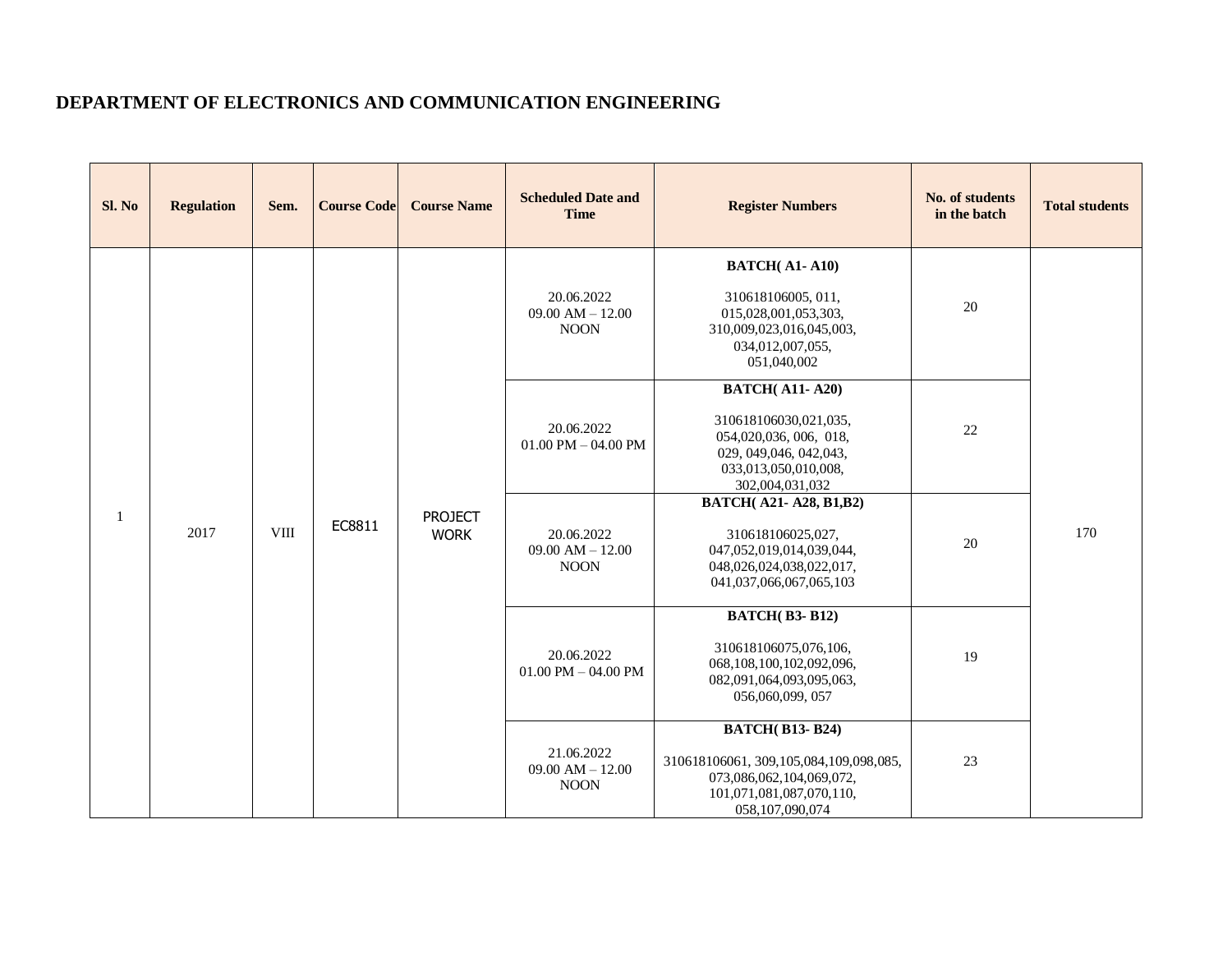|  |  | 21.06.2022<br>$01.00$ PM $-$ 04.00 PM             | BATCH(B25-B30, C1-C6)<br>310618106059,083,078,<br>111,089,079,308,311,094,<br>097,080,305,137,131,<br>112, 113, 119, 135, 138,<br>150, 157, 132, 136         | 23 |  |
|--|--|---------------------------------------------------|--------------------------------------------------------------------------------------------------------------------------------------------------------------|----|--|
|  |  | 22.06.2022<br>$09.00$ AM $- 12.00$<br><b>NOON</b> | <b>BATCH(C7-C17)</b><br>310618106142,125,166,<br>151, 130, 145, 147, 122,<br>146, 140, 126, 115, 301,<br>161, 156, 127, 118, 117,<br>134, 149, 158, 114, 165 | 23 |  |
|  |  | 22.06.2022<br>$01.00$ PM $- 04.00$ PM             | <b>BATCH(C18-C27)</b><br>310618106152,153,120,<br>162, 304, 116, 163, 307, 123,<br>124, 154, 148, 141, 129, 128,<br>121,160,306,133,139                      | 20 |  |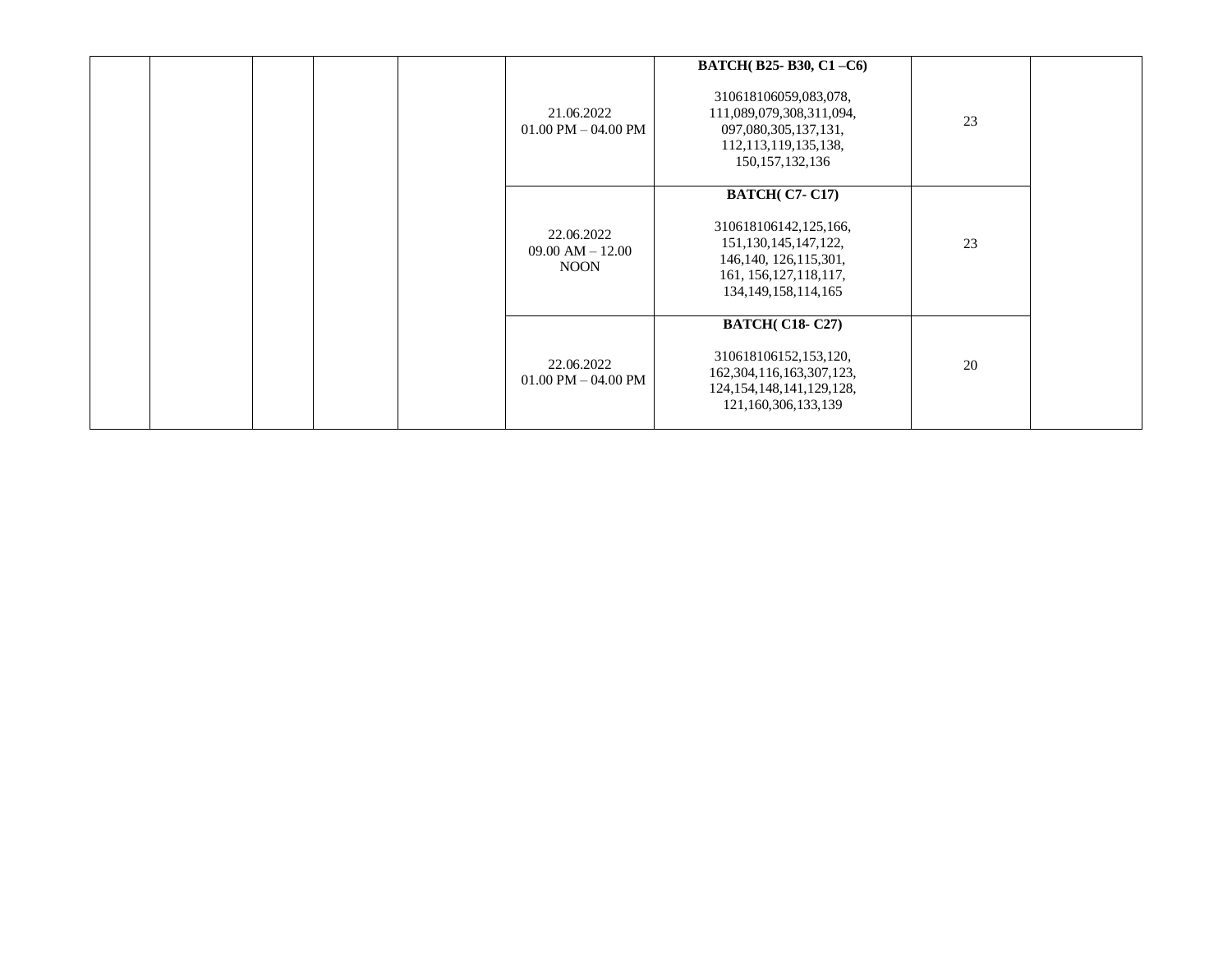#### **DEPARTMENT OF ELECTRONICS AND INSTRUMENTATION ENGINEERING**

| SI.<br>No | Regulation Sem. |  | <b>Course</b><br>Code | <b>Course</b><br><b>Name</b> | <b>Scheduled</b><br>Date and<br><b>Time</b>                   | <b>Register Numbers</b>                                                                                                                                                                                                                                                                             | No. of<br>students in<br>the batch                                                                                                                                                                                                                                              | <b>Total</b><br><b>students</b> |    |
|-----------|-----------------|--|-----------------------|------------------------------|---------------------------------------------------------------|-----------------------------------------------------------------------------------------------------------------------------------------------------------------------------------------------------------------------------------------------------------------------------------------------------|---------------------------------------------------------------------------------------------------------------------------------------------------------------------------------------------------------------------------------------------------------------------------------|---------------------------------|----|
|           |                 |  |                       |                              | 20.06.2022<br>$(09.00 \text{ am to})$<br>12.00 Noon)          | 310618107001, 310618107030, 310618107031 (A01)<br>310618107002, 310618107022,310618107025 (A02)<br>310618107003,310618107006,310618107011 (A03)<br>310618107004, 310618107005, 310618107037 (A04)<br>310618107007,310618107014,310618107034 (A05)<br>310618107009, 310618107012,310618107028 (A06)  | 18                                                                                                                                                                                                                                                                              |                                 |    |
|           |                 |  |                       |                              | 20.06.2022<br>$(01.00 \text{ pm to})$<br>$04.00 \text{ pm}$ ) | 310618107010, 310618107017, 310618107027 (A07)<br>310618107015, 310618107019,310618107035 (A08)<br>310618107016, 310618107020 (A09)<br>310618107018, 310618107036 (A10)<br>310618107021, 310618107026, 310618107033 (A11)<br>310618107023, 310618107024, 310618107032 (A12)<br>310618107501 (A13)   | 17                                                                                                                                                                                                                                                                              |                                 |    |
|           | R-2017          |  | <b>VIII</b>           | EI8811                       | Project Work                                                  | 21.06.2022<br>$(09.00 \text{ am to})$<br>12.00 Noon)                                                                                                                                                                                                                                                | 310618107038,310618107039,310618107068 (B01)<br>310618107040,310618107053,310618107058 (B02)<br>310618107041,310618107044,310618107059 (B03)<br>310618107042,310618107051,310618107062 (B04)<br>310618107043,310618107061 (B05)<br>310618107045,310618107054,310618107074 (B06) | 17                              | 70 |
|           |                 |  |                       |                              | 21.06.2022<br>$(01.00 \text{ pm to})$<br>$04.00$ pm)          | 310618107046,310618107057,310618107067 (B07)<br>310618107047, 310618107048, 310618107049 (B08)<br>310618107052, 310618107055,310618107064 (B09)<br>310618107056, 310618107066, 310618107073 (B10)<br>310618107060, 310618107063, 310618107069 (B11)<br>310618107065, 310618107070, 3106181071 (B12) | 18                                                                                                                                                                                                                                                                              |                                 |    |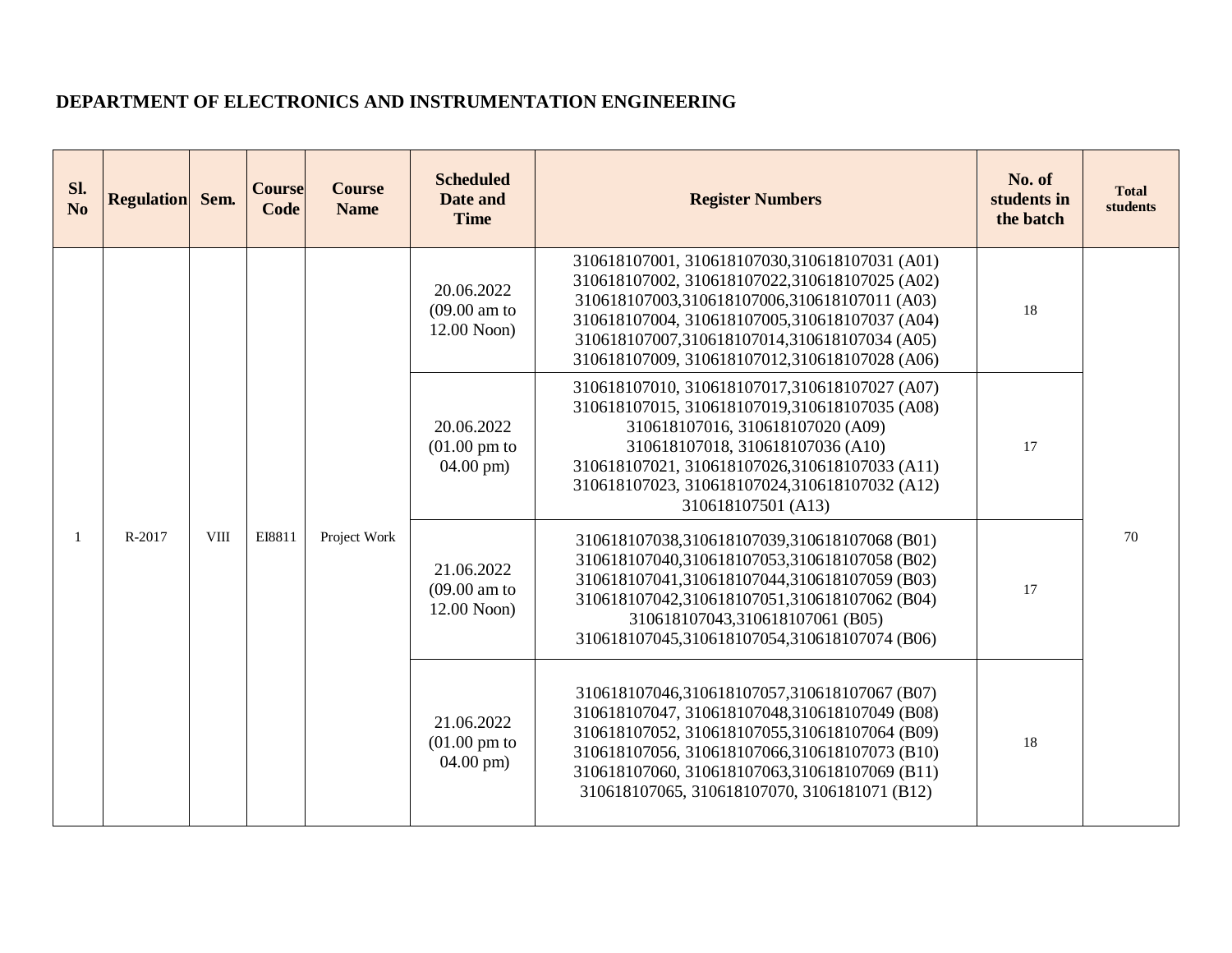# **DEPARTMENT OF MECHANICAL ENGINEERING**

| Sl. No | <b>Regulation</b> | Sem. | <b>Course Code</b> | <b>Course Name</b>            | <b>Scheduled</b><br>Date and<br><b>Time</b> | <b>Register</b><br><b>Numbers</b>            | No. of students<br>in the<br>batch | <b>Total</b><br><b>Students</b> |
|--------|-------------------|------|--------------------|-------------------------------|---------------------------------------------|----------------------------------------------|------------------------------------|---------------------------------|
|        |                   |      |                    |                               |                                             | 310618114052<br>310618114041                 | B1                                 | $\overline{2}$                  |
|        |                   |      |                    |                               |                                             | 310618114058                                 | B2                                 | $\mathbf{1}$                    |
|        |                   |      |                    |                               |                                             | 310618114046<br>310618114087<br>310618114060 | B <sub>3</sub>                     | $\overline{3}$                  |
|        |                   |      |                    |                               |                                             | 310618114084<br>310618114050                 | <b>B4</b>                          | $\overline{2}$                  |
|        |                   |      |                    |                               | 20.06.20<br>22                              | 310618114089<br>310618114054                 | B <sub>5</sub>                     | $\overline{2}$                  |
| -1     | R2017             |      | <b>VIII ME8811</b> | <b>PROJECT</b><br><b>WORK</b> | 09.00AM                                     | 310618114069<br>310618114073                 | <b>B6</b>                          | $\overline{2}$                  |
|        |                   |      |                    |                               | to<br>05.00PM                               | 310618114083<br>310618114059<br>310618114313 | B7                                 | $\overline{2}$                  |
|        |                   |      |                    |                               |                                             | 310618114063<br>310618114045                 | <b>B8</b>                          | $\overline{2}$                  |
|        |                   |      |                    |                               |                                             | 310618114044<br>310618114318                 | <b>B9</b>                          | $\overline{2}$                  |
|        |                   |      |                    |                               |                                             | 310618114078<br>310618114307                 | <b>B10</b>                         | $\overline{2}$                  |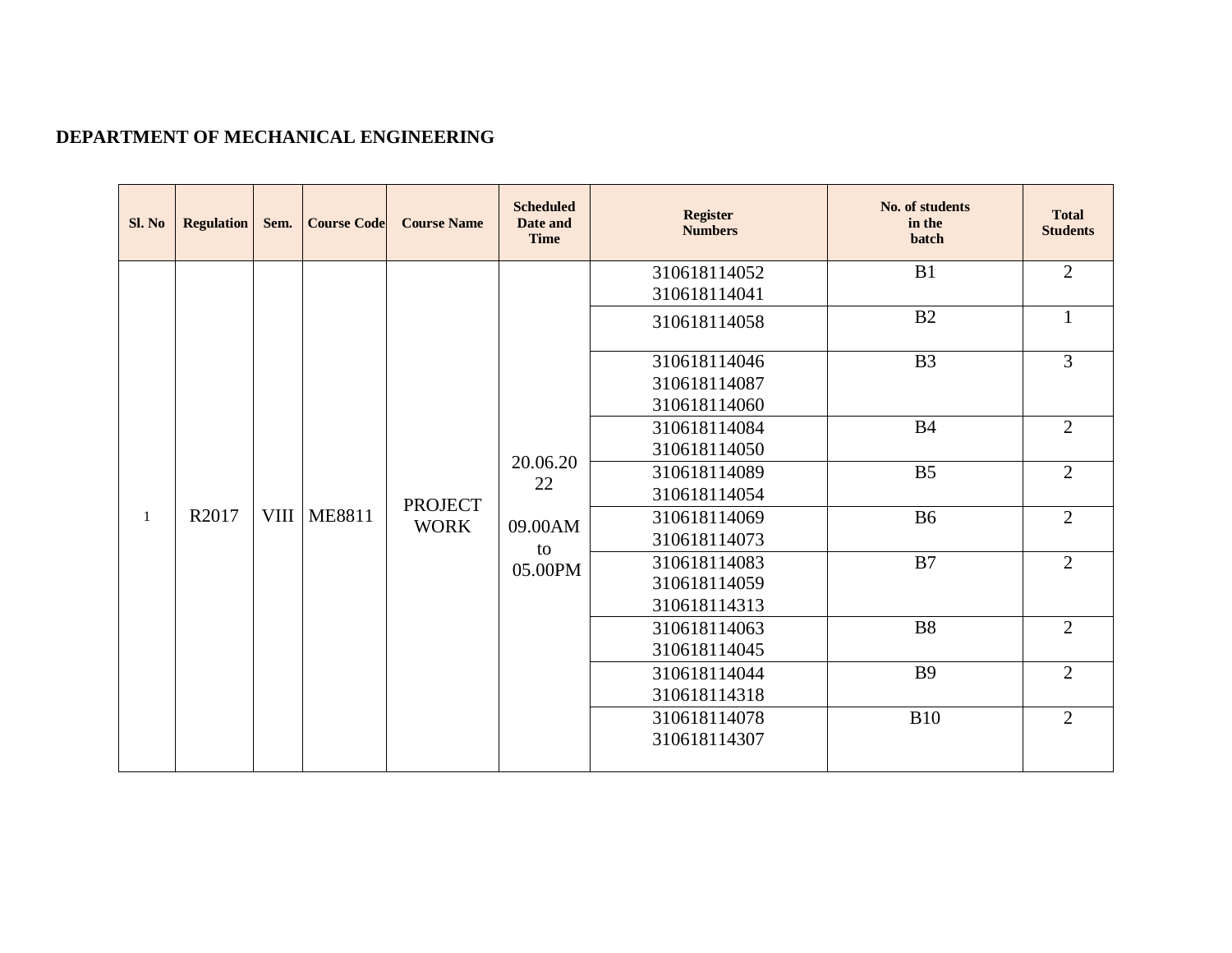| Sl. No       | <b>Regulation</b> | Sem.        | <b>Course Code</b> | <b>Course Name</b> | <b>Scheduled Date and</b><br><b>Time</b> | <b>Register</b><br><b>Numbers</b> | No. of<br><b>Students</b><br>in the batch | <b>Total</b><br>students |
|--------------|-------------------|-------------|--------------------|--------------------|------------------------------------------|-----------------------------------|-------------------------------------------|--------------------------|
|              |                   |             |                    |                    |                                          | 310618114065<br>310618114051      | <b>B11</b>                                | $\overline{2}$           |
|              |                   |             |                    |                    |                                          | 310618114076<br>310618114057      | <b>B12</b>                                | $\overline{2}$           |
|              |                   |             |                    |                    |                                          | 310618114072<br>310618114035      | <b>B13</b>                                | 2                        |
|              |                   |             |                    |                    |                                          | 310618114082<br>310618114314      | <b>B14</b>                                | 2                        |
|              |                   |             |                    | <b>PROJECT</b>     | 20.06.2022                               | 310618114080<br>310618114329      | <b>B15</b>                                | $\overline{2}$           |
| $\mathbf{1}$ | R2017             | <b>VIII</b> | <b>ME8811</b>      | <b>WORK</b>        | 09.00AM<br>to<br>05.00PM                 | 310618114086<br>310618114312      | <b>B16</b>                                | $\overline{2}$           |
|              |                   |             |                    |                    |                                          | 310618114077<br>310618114304      | <b>B17</b>                                | $\overline{2}$           |
|              |                   |             |                    |                    |                                          | 31061811406<br>310618114325       | <b>B18</b>                                | $\overline{2}$           |
|              |                   |             |                    |                    |                                          | 310618114068<br>310618114079      | <b>B19</b>                                | $\overline{2}$           |
|              |                   |             |                    |                    |                                          | 310618114047<br>310618114067      | <b>B20</b>                                | $\overline{2}$           |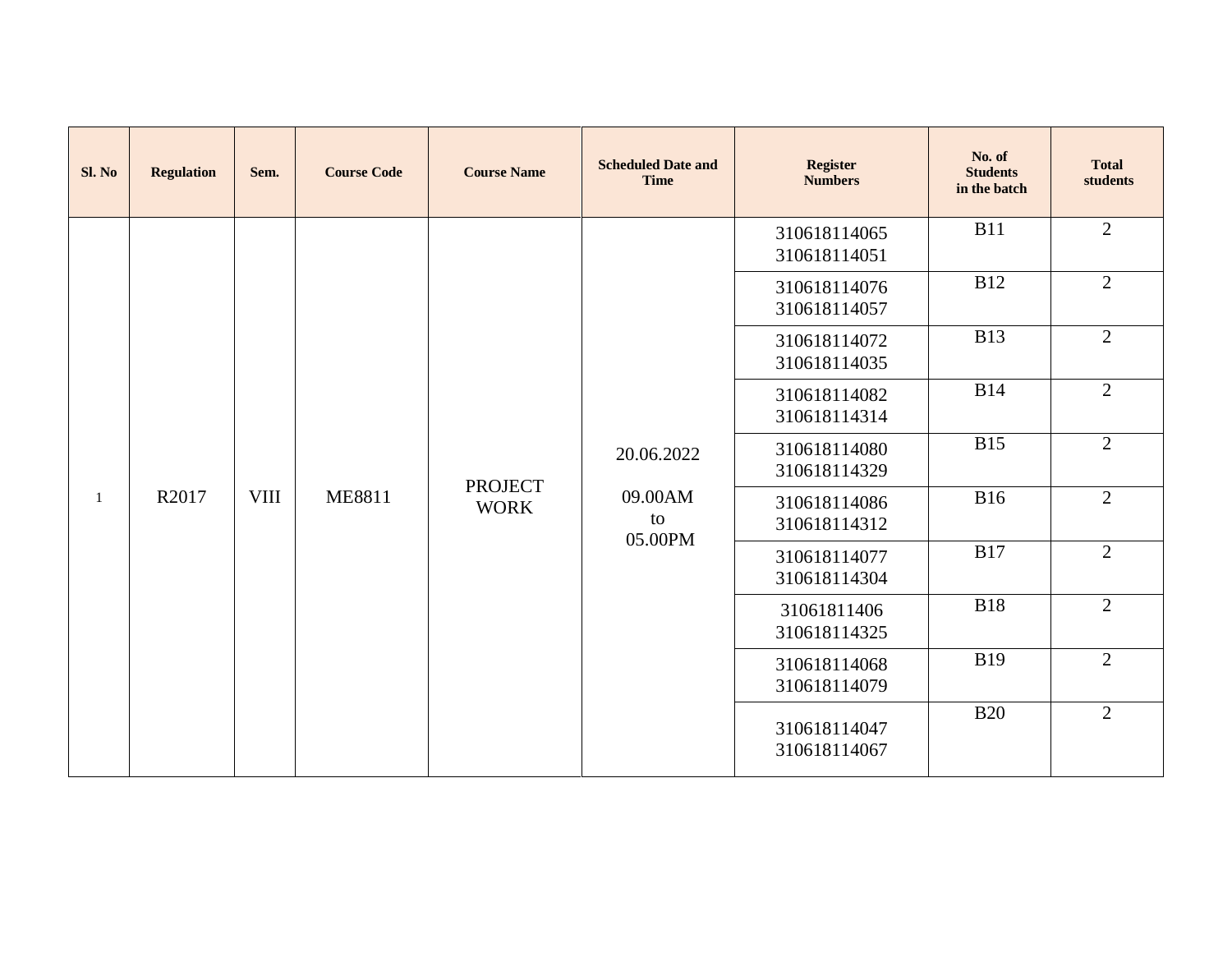| Sl. No | <b>Regulation</b> | Sem.        | <b>Course Code</b> | <b>Course Name</b> | <b>Scheduled Date and</b><br><b>Time</b> | <b>Register</b><br><b>Numbers</b> | No. of<br><b>Students</b><br>in the batch | <b>Total</b><br>students         |
|--------|-------------------|-------------|--------------------|--------------------|------------------------------------------|-----------------------------------|-------------------------------------------|----------------------------------|
|        |                   |             |                    |                    |                                          | 310618114066                      | <b>B21</b>                                | 2                                |
|        |                   |             |                    |                    |                                          | 310618114315                      |                                           |                                  |
|        |                   |             |                    |                    |                                          | 310618114049                      | <b>B22</b>                                | 2                                |
|        |                   |             |                    |                    |                                          | 310618114053                      |                                           |                                  |
|        |                   |             |                    |                    | 20.06.2022                               | 310618114071                      | <b>B23</b>                                | 2                                |
|        | R2017             | <b>VIII</b> | <b>ME8811</b>      | <b>PROJECT</b>     | 09.00AM                                  | 310618114055                      |                                           |                                  |
|        |                   |             |                    | <b>WORK</b>        | to                                       | 310618114056                      | <b>B24</b>                                | 2                                |
|        |                   |             |                    |                    | 05.00PM                                  | 310618114331                      |                                           | $\overline{2}$<br>$\overline{2}$ |
|        |                   |             |                    |                    |                                          | 310618114305                      | <b>B25</b>                                |                                  |
|        |                   |             |                    |                    |                                          | 310618114321                      |                                           |                                  |
|        |                   |             |                    |                    |                                          | 310618114074                      | <b>B26</b>                                |                                  |
|        |                   |             |                    |                    |                                          | 310618114086                      |                                           |                                  |

| Sl. No | <b>Regulation</b> | Sem.        | <b>Course Code</b> | <b>Course Name</b> | <b>Scheduled Date and</b><br><b>Time</b> | <b>Register</b><br><b>Numbers</b> | No. of<br>students<br>in the<br>batch | <b>Total</b><br><b>Students</b> |
|--------|-------------------|-------------|--------------------|--------------------|------------------------------------------|-----------------------------------|---------------------------------------|---------------------------------|
|        |                   |             |                    |                    |                                          | 310618114105<br>310618114112      | C <sub>1</sub>                        | 2                               |
|        |                   |             |                    |                    | 20.06.2022                               | 310618114118<br>310618114096      | C <sub>2</sub>                        |                                 |
|        | R2017             | <b>VIII</b> | <b>ME8811</b>      | PROJECT WORK       | 09.00AM                                  | 310618114302<br>310618114501      | C <sub>3</sub>                        | $\overline{2}$                  |
|        |                   |             |                    |                    | to<br>05.00PM                            | 310618114108<br>310618114330      | C4                                    | $\gamma$                        |
|        |                   |             |                    |                    |                                          | 310618114104                      | C <sub>5</sub>                        | 3                               |
|        |                   |             |                    |                    |                                          | 310618114102<br>310618114101      |                                       |                                 |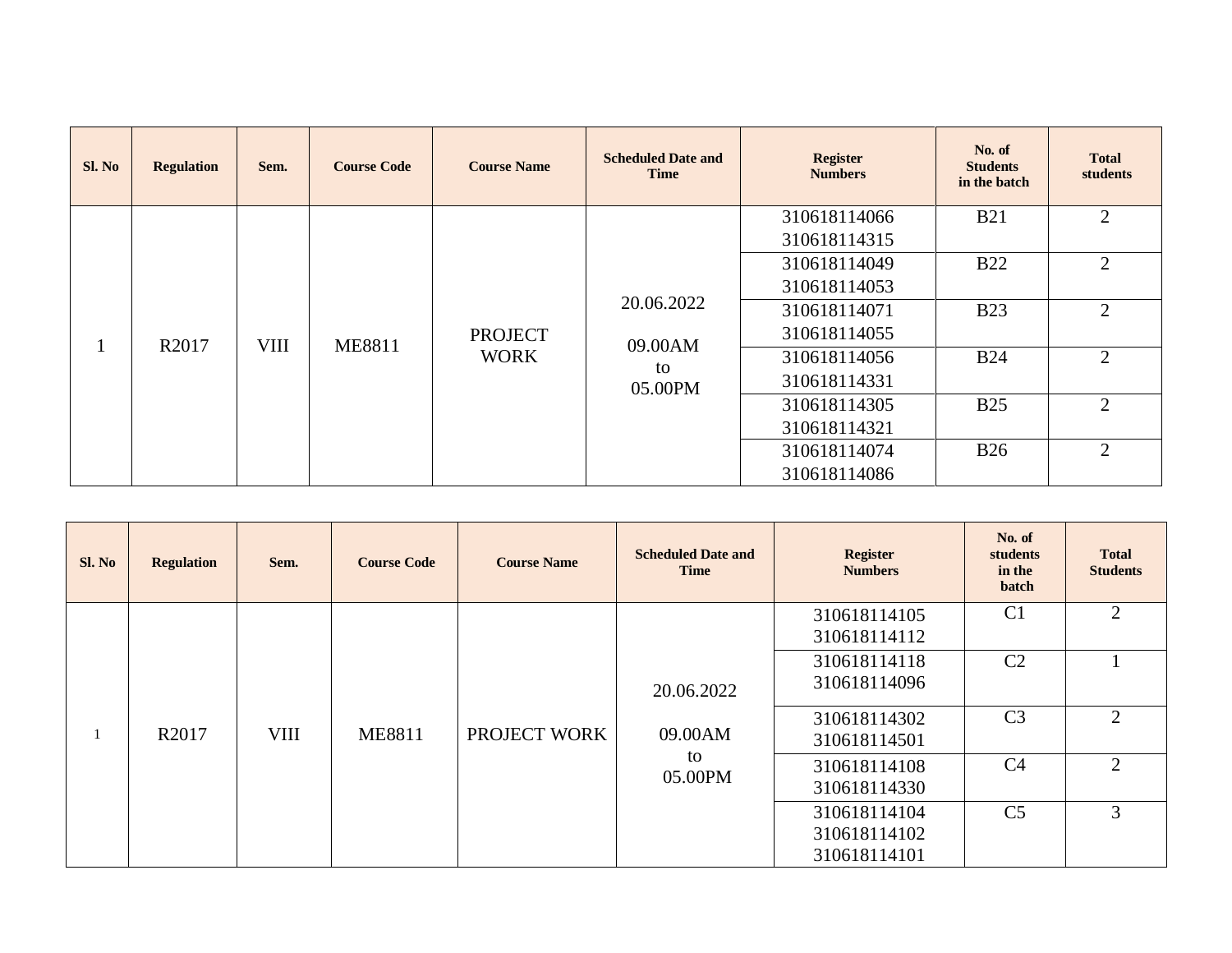|  |  |  | 310618114334<br>310618114319 | C6  |               |
|--|--|--|------------------------------|-----|---------------|
|  |  |  | 310618114127<br>310618114119 | C7  |               |
|  |  |  | 310618114124<br>310618114110 | C8  |               |
|  |  |  | 310618114313<br>310618114100 | C9  | ◠             |
|  |  |  | 310618114121<br>310618114123 | C10 | $\mathcal{D}$ |

| Sl. No | <b>Regulation</b> | Sem.        | <b>Course Code</b> | <b>Course Name</b> | <b>Scheduled Date and</b><br><b>Time</b> | <b>Register</b><br><b>Numbers</b> | No. of students<br>in the<br>batch | <b>Total</b><br><b>Students</b> |
|--------|-------------------|-------------|--------------------|--------------------|------------------------------------------|-----------------------------------|------------------------------------|---------------------------------|
|        |                   |             |                    |                    |                                          | 310618114129<br>310618114097      | C11                                | $\overline{2}$                  |
|        |                   |             |                    |                    |                                          | 310618114094<br>310618114122      | C12                                |                                 |
|        |                   |             |                    |                    |                                          | 310618114093<br>310618114098      | C13                                | 3                               |
|        |                   |             |                    | <b>PROJECT</b>     | 20.06.2022                               | 310618114332<br>310618114320      | C <sub>14</sub>                    | $\overline{2}$                  |
| 1      | R2017             | <b>VIII</b> | <b>ME8811</b>      | <b>WORK</b>        | 09.00AM<br>to<br>05.00PM                 | 310618114308<br>310618114309      | C15                                | $\overline{2}$                  |
|        |                   |             |                    |                    |                                          | 310618114126<br>310618114114      | C16                                | $\overline{2}$                  |
|        |                   |             |                    |                    |                                          | 310618114090<br>310618114120      | C17                                | $\overline{2}$                  |
|        |                   |             |                    |                    |                                          | 310618114095<br>310618114109      | C18                                | $\overline{2}$                  |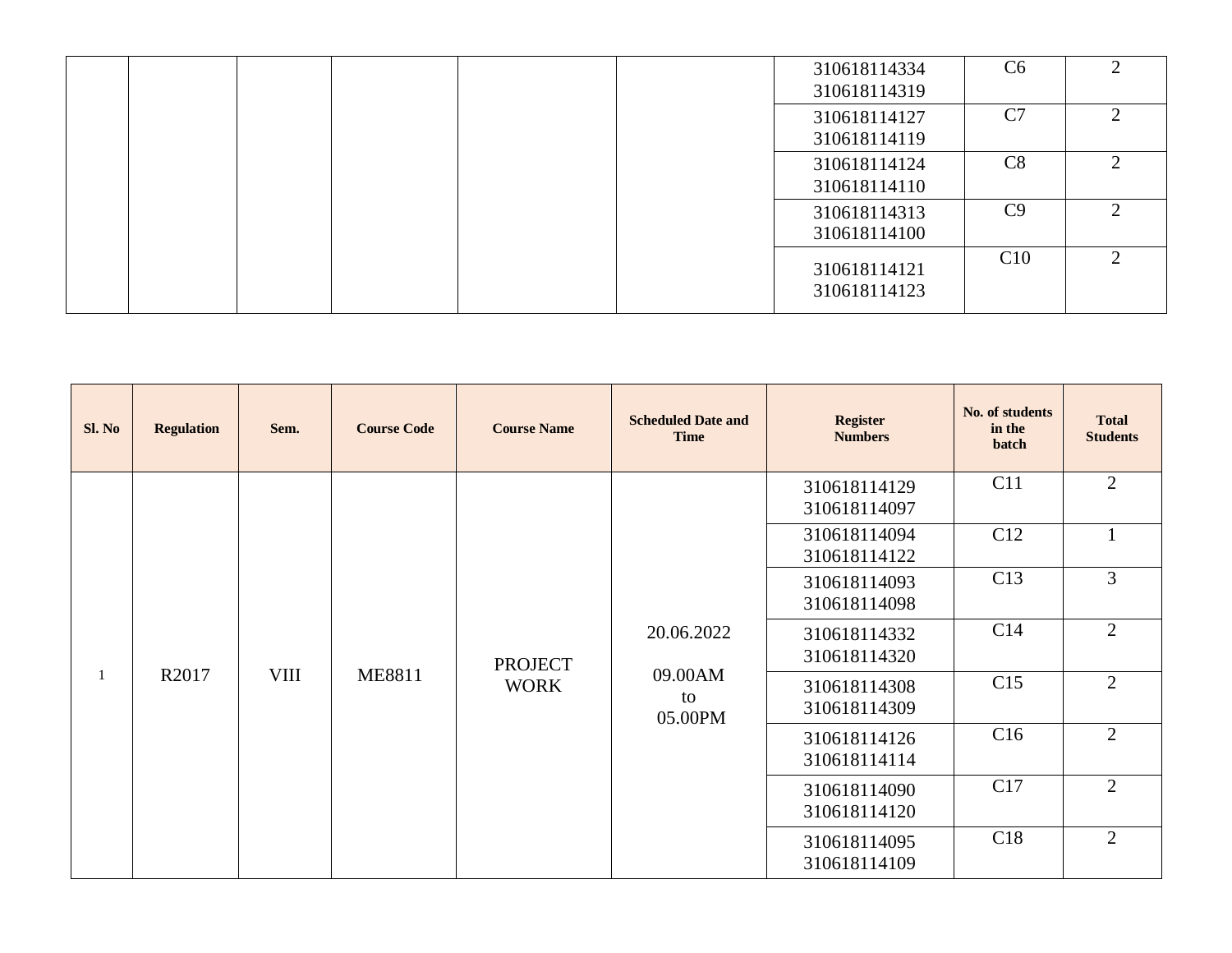|  |  |  | 310618114103<br>310618114316 | C19 |  |
|--|--|--|------------------------------|-----|--|
|  |  |  | 310618114016<br>310618114091 | C20 |  |

| Sl. No       | <b>Regulation</b> | Sem.        | <b>Course Code</b> | <b>Course Name</b> | <b>Scheduled Date and</b><br><b>Time</b> | <b>Register</b><br><b>Numbers</b> | No. of<br>students<br>in the<br>batch | <b>Total</b><br><b>Students</b> |              |                 |  |
|--------------|-------------------|-------------|--------------------|--------------------|------------------------------------------|-----------------------------------|---------------------------------------|---------------------------------|--------------|-----------------|--|
|              |                   |             |                    |                    |                                          | 310618114111<br>310618114113      | C <sub>21</sub>                       | $\overline{2}$                  |              |                 |  |
|              |                   |             |                    |                    |                                          | 310618114106<br>310618114130      | C <sub>22</sub>                       | 2                               |              |                 |  |
|              |                   |             |                    |                    | 20.06.2022                               | 310618114107<br>310618114092      | C <sub>23</sub>                       | $\overline{2}$                  |              |                 |  |
| $\mathbf{1}$ | R <sub>2017</sub> | <b>VIII</b> | <b>ME8811</b>      | PROJECT WORK       | 09.00AM<br>to<br>05.00PM                 | 310618114088<br>310618114099      | C <sub>24</sub>                       | $\overline{2}$                  |              |                 |  |
|              |                   |             |                    |                    |                                          |                                   |                                       |                                 | 310618114116 | C <sub>25</sub> |  |
|              |                   |             |                    |                    |                                          | 310618114125<br>310618114128      | C <sub>26</sub>                       | 2                               |              |                 |  |

| Sl. No | <b>Regulation</b> | Sem. | <b>Course Code</b> | <b>Course Name</b>            | <b>Scheduled Date and</b><br><b>Time</b> | <b>Register</b><br><b>Numbers</b> | No. of<br>students<br>in the<br>batch | <b>Total</b><br><b>Students</b> |
|--------|-------------------|------|--------------------|-------------------------------|------------------------------------------|-----------------------------------|---------------------------------------|---------------------------------|
|        |                   |      |                    |                               | 20.06.2022                               | 310618114001<br>310618114011      | A <sub>1</sub>                        |                                 |
|        | R <sub>2017</sub> | VIII | <b>ME8811</b>      | <b>PROJECT</b><br><b>WORK</b> | 09.00AM<br>to                            | 310618114001<br>310618114003      | A <sub>2</sub>                        | ◠                               |
|        |                   |      |                    |                               | 05.00PM                                  | 310618114005<br>310618114027      | A <sub>3</sub>                        |                                 |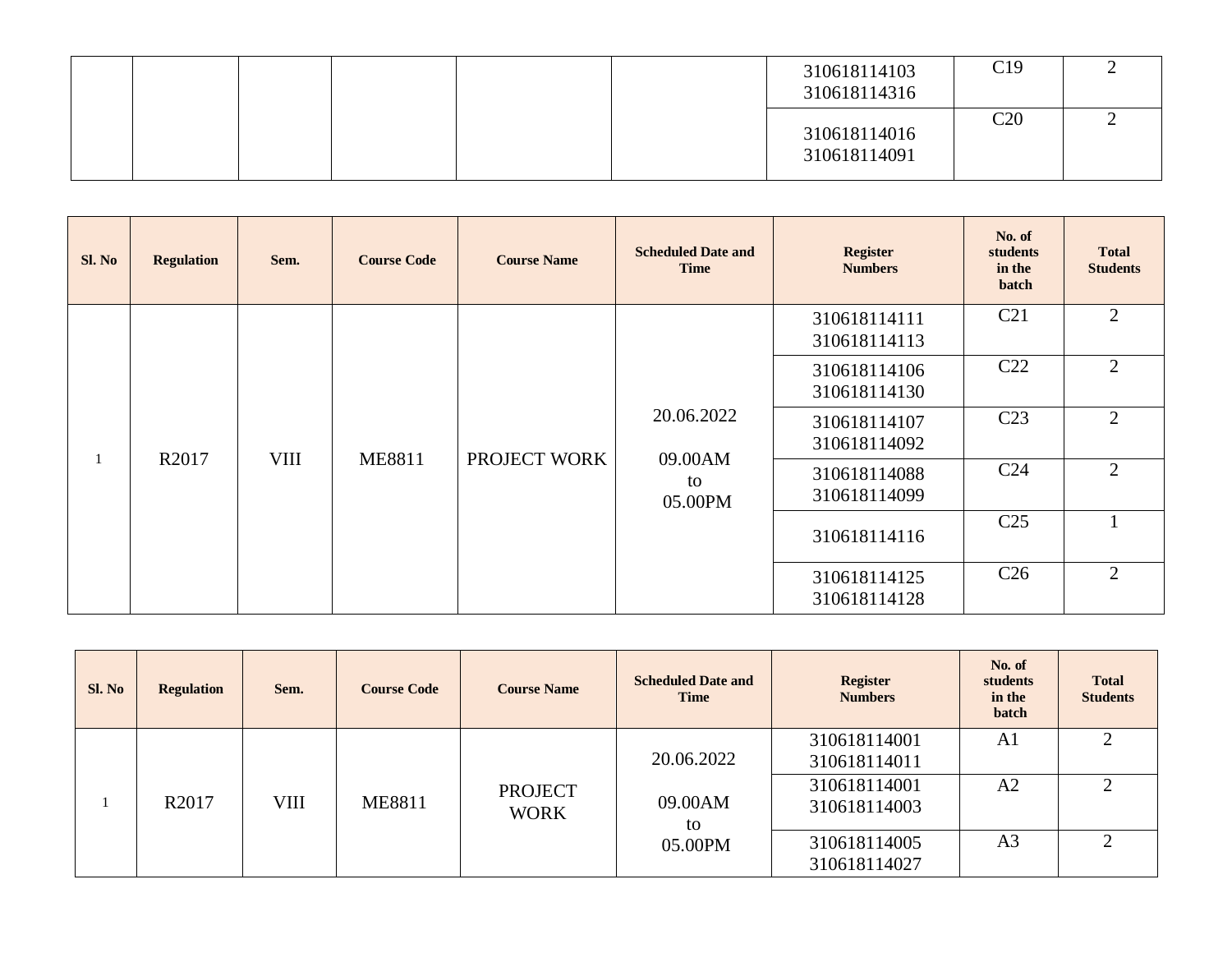|  |  |  | 310618114008 | A4             | $\overline{2}$              |
|--|--|--|--------------|----------------|-----------------------------|
|  |  |  | 310618114317 |                |                             |
|  |  |  | 310618114009 | A <sub>5</sub> | 2                           |
|  |  |  | 310618114310 |                |                             |
|  |  |  | 310618114010 | A6             | $\mathcal{D}_{\mathcal{L}}$ |
|  |  |  | 310618114004 |                |                             |
|  |  |  | 310618114012 | A7             | $\mathcal{D}_{\mathcal{L}}$ |
|  |  |  | 310618114328 |                |                             |
|  |  |  | 310618114014 | A8             | $\mathcal{D}_{\mathcal{L}}$ |
|  |  |  | 310618114024 |                |                             |
|  |  |  | 310618114015 | A <sub>9</sub> | $\mathcal{D}$               |
|  |  |  | 310618114031 |                |                             |
|  |  |  | 310618114018 | A10            | 2                           |
|  |  |  | 310618114036 |                |                             |
|  |  |  |              |                |                             |

| Sl. No | <b>Regulation</b> | Sem.        | <b>Course Code</b> | <b>Course Name</b>            | <b>Scheduled Date and</b><br><b>Time</b> | <b>Register</b><br><b>Numbers</b> | No. of students<br>in the<br>batch | <b>Total</b><br><b>Students</b> |
|--------|-------------------|-------------|--------------------|-------------------------------|------------------------------------------|-----------------------------------|------------------------------------|---------------------------------|
|        |                   |             |                    |                               |                                          | 310618114021                      | A11                                | $\overline{2}$                  |
|        |                   |             |                    |                               |                                          | 310618114034                      |                                    |                                 |
|        |                   |             |                    |                               |                                          | 310618114022                      | A12                                | $\overline{2}$                  |
|        |                   |             |                    |                               |                                          | 310618114006                      |                                    |                                 |
|        |                   |             |                    |                               |                                          | 310618114025                      | A13                                | $\overline{2}$                  |
|        |                   |             |                    |                               | 20.06.2022                               | 310618114007                      |                                    |                                 |
|        |                   |             |                    |                               |                                          | 310618114029                      | A14                                | $\overline{2}$                  |
|        | R2017             | <b>VIII</b> | <b>ME8811</b>      | <b>PROJECT</b><br><b>WORK</b> | 09.00AM                                  | 310618114019                      |                                    |                                 |
|        |                   |             |                    |                               | to<br>05.00PM                            | 310618114030                      | A15                                | $\overline{2}$                  |
|        |                   |             |                    |                               |                                          | 310618114017                      |                                    |                                 |
|        |                   |             |                    |                               |                                          | 310618114032                      | A16                                | $\overline{2}$                  |
|        |                   |             |                    |                               |                                          | 310618114301                      |                                    |                                 |
|        |                   |             |                    |                               |                                          | 310618114037                      | A17                                | $\overline{2}$                  |
|        |                   |             |                    |                               |                                          | 310618114013                      |                                    |                                 |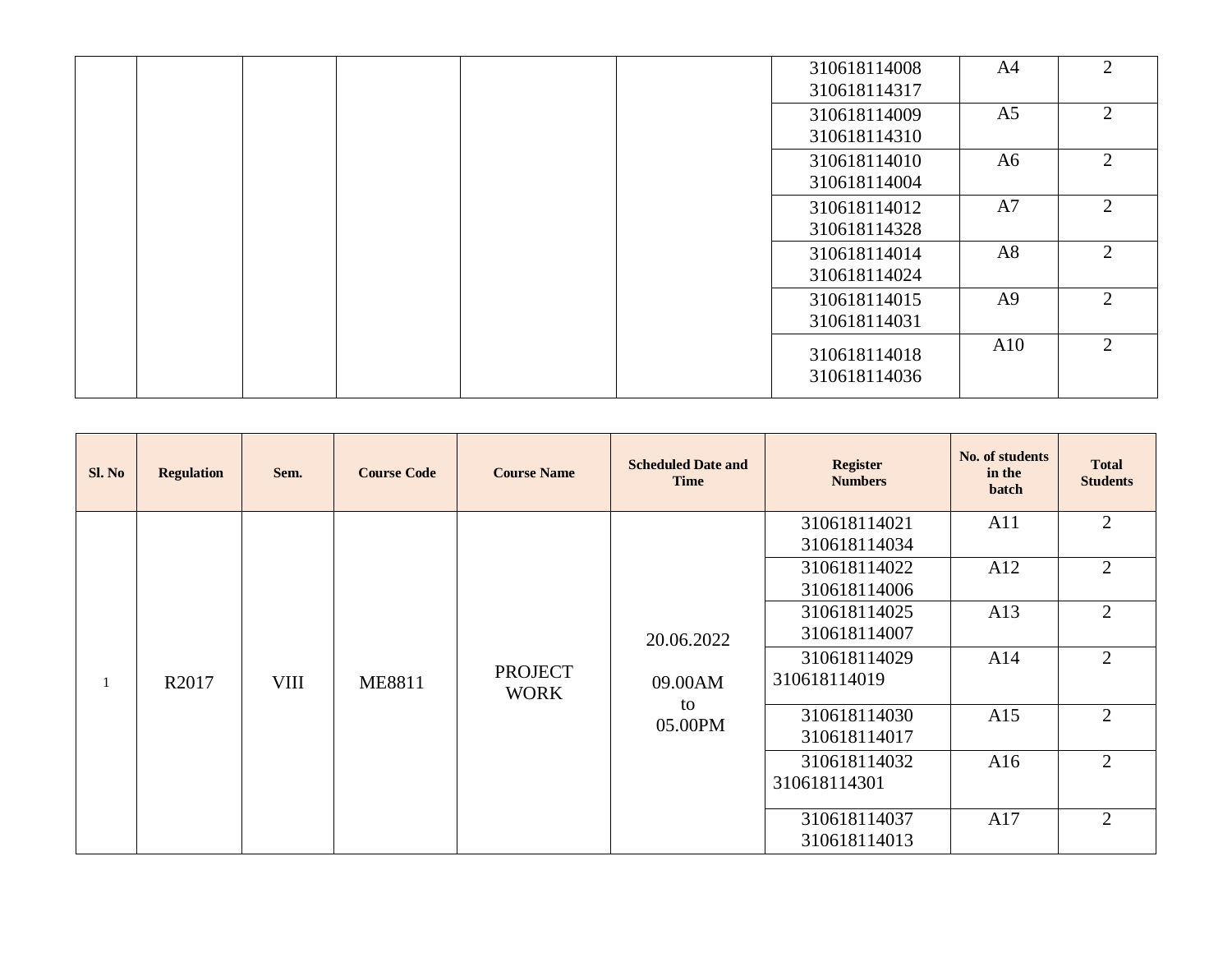|  |  |  | 310618114038<br>310618114117 | A18 |  |
|--|--|--|------------------------------|-----|--|
|  |  |  | 310618114039<br>310618114033 | A19 |  |
|  |  |  | 310618114040<br>310618114028 | A20 |  |

| Sl. No | <b>Regulation</b> | Sem.        | <b>Course Code</b> | <b>Course Name</b> | <b>Scheduled Date and</b><br><b>Time</b> | <b>Register</b><br><b>Numbers</b>            | No. of<br>students<br>in the<br>batch | <b>Total</b><br><b>Students</b> |
|--------|-------------------|-------------|--------------------|--------------------|------------------------------------------|----------------------------------------------|---------------------------------------|---------------------------------|
|        |                   |             |                    |                    |                                          | 310618114042<br>310618114026                 | A21                                   | $\overline{2}$                  |
|        |                   |             |                    |                    |                                          | 310618114043<br>310618114023<br>310618114322 | A22                                   | 3                               |
|        | R <sub>2017</sub> | <b>VIII</b> | <b>ME8811</b>      | <b>PROJECT</b>     | 20.06.2022<br>09.00AM                    | 310618114020<br>310618114070                 | A23                                   | 2                               |
|        |                   |             |                    | <b>WORK</b>        | to<br>05.00PM                            | 310618114303<br>310618114326                 | A24                                   | 2                               |
|        |                   |             |                    |                    |                                          | 310618114306<br>310618114311                 | A25                                   | $\overline{2}$                  |
|        |                   |             |                    |                    |                                          | 310618114324                                 | A26                                   |                                 |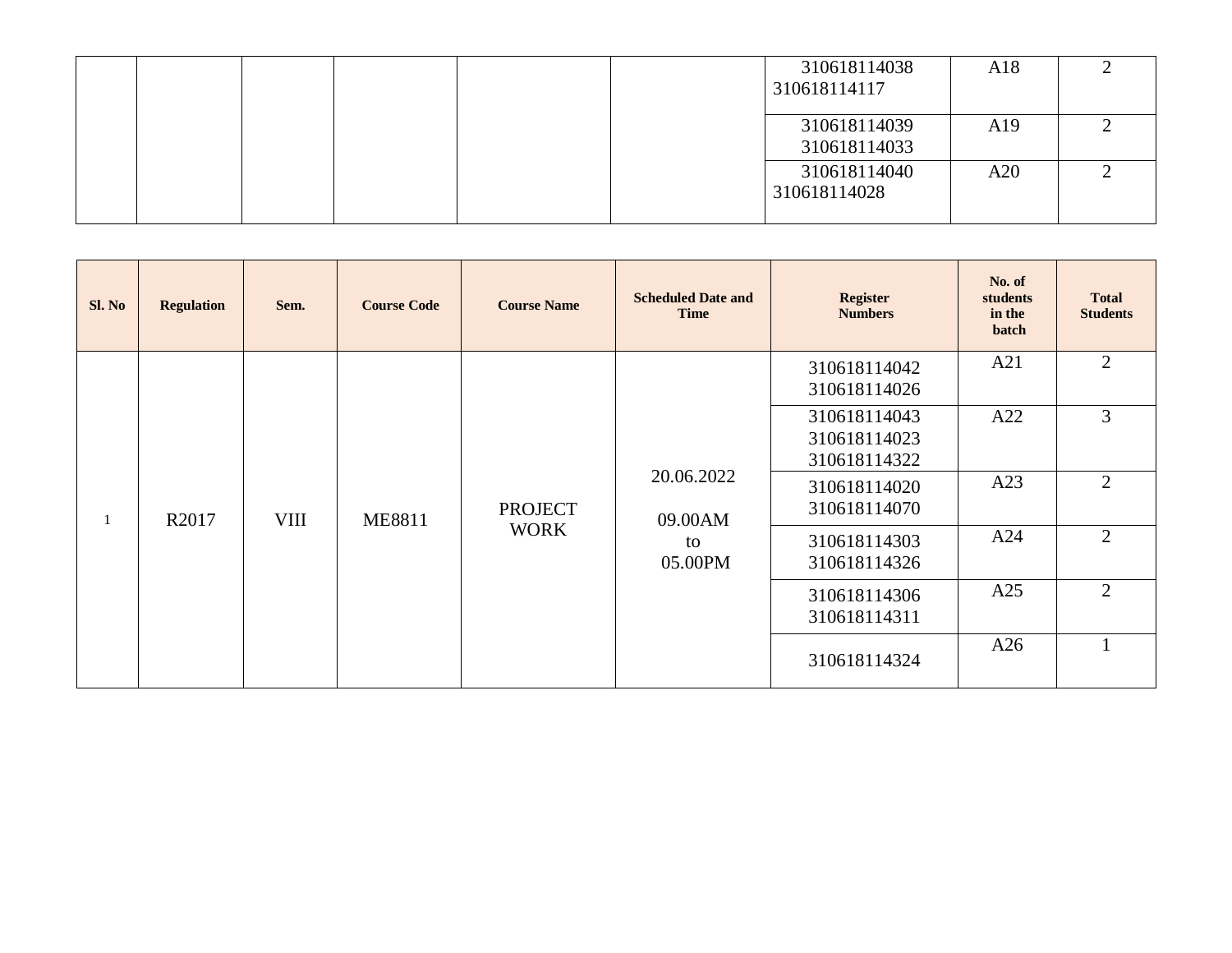# **DEPARTMENT OF INFORMATION TECHNOLOGY**

| Sl. No | <b>Regulation</b> | Sem.        | <b>Course Code</b> | <b>Course Name</b> | <b>Scheduled Date and</b><br><b>Time</b> | <b>Register Numbers</b>                                                                                                                                                                                                                                                                                                                                                                                                       | No. of students<br>in the batch                                                                                    | <b>Total</b><br>students |
|--------|-------------------|-------------|--------------------|--------------------|------------------------------------------|-------------------------------------------------------------------------------------------------------------------------------------------------------------------------------------------------------------------------------------------------------------------------------------------------------------------------------------------------------------------------------------------------------------------------------|--------------------------------------------------------------------------------------------------------------------|--------------------------|
| 1      | $R-17$            | <b>VIII</b> | IT8811             | Project work       | 21.06.2022<br>$\&$<br>9.00 AM TO 12 NOON | 310618205001,<br>310618205031,<br>310618205041<br>310618205002,<br>310618205005,<br>310618205012<br>310618205003,<br>310618205015,<br>310618205032<br>310618205004,<br>310618205007,<br>310618205011<br>310618205006,<br>310618205013,<br>310618205020<br>310618205008,<br>310618205043,<br>310618205028<br>310618205010,<br>310618205047,<br>316018205035<br>310618205014,<br>310618205030,<br>310618205053<br>310618205017, | 3<br>$\mathfrak{Z}$<br>$\mathfrak{Z}$<br>$\overline{3}$<br>3<br>$\overline{3}$<br>$\mathfrak{Z}$<br>$\overline{3}$ | 26                       |
|        |                   |             |                    |                    |                                          | 310618205026                                                                                                                                                                                                                                                                                                                                                                                                                  | $\mathbf{2}$                                                                                                       |                          |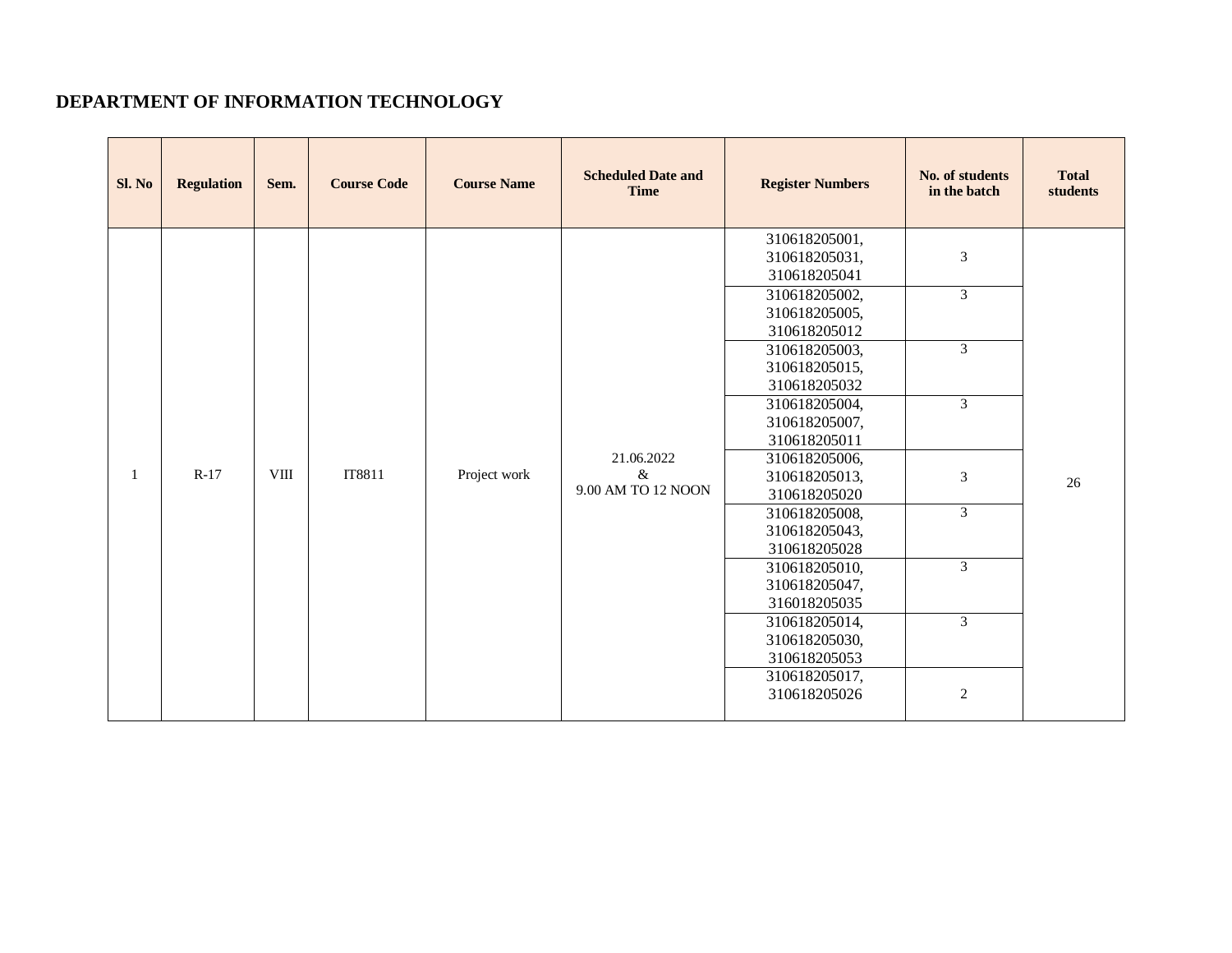|   |        |              |        |              |                    | 310618205018, | $\overline{3}$ |        |
|---|--------|--------------|--------|--------------|--------------------|---------------|----------------|--------|
|   |        |              |        |              |                    | 310618205024, |                |        |
|   |        |              |        |              |                    | 310618205027  |                |        |
|   |        |              |        |              |                    | 310618205021, | $\overline{3}$ |        |
|   |        |              |        |              |                    | 310618205025, |                |        |
|   |        |              |        |              |                    | 310618205042  |                |        |
|   |        |              |        |              |                    |               | 3              |        |
|   |        |              |        |              |                    | 310618205022, |                |        |
|   |        |              |        |              |                    | 310618205038, |                |        |
|   |        |              |        |              |                    | 310618205048  | $\overline{3}$ |        |
|   |        |              |        |              |                    | 310618205034, |                |        |
|   |        |              |        |              |                    | 310618205029, |                |        |
|   |        |              |        |              | 21.06.2022         | 310618205044  | $\overline{3}$ |        |
| 2 | $R-17$ | VIII         | IT8811 | Project work | $\&$               | 310618205033, |                |        |
|   |        |              |        |              | 1.00 PM TO 4.00PM  | 310618205037, |                | 26     |
|   |        |              |        |              |                    | 310618205039  |                |        |
|   |        |              |        |              |                    | 310618205049, | $\overline{3}$ |        |
|   |        |              |        |              |                    | 310618205046, |                |        |
|   |        |              |        |              |                    | 310618205036  | $\overline{3}$ |        |
|   |        |              |        |              |                    | 310618205050, |                |        |
|   |        |              |        |              |                    | 310618205051, |                |        |
|   |        |              |        |              |                    | 310618205055  |                |        |
|   |        |              |        |              |                    | 310618205052, | 3              |        |
|   |        |              |        |              |                    | 310618205040, |                |        |
|   |        |              |        |              |                    | 310618205045  |                |        |
|   |        |              |        |              |                    | 310618205019, | 2              |        |
|   |        |              |        |              |                    | 310618205023  |                |        |
|   |        |              |        |              |                    | 310618205054, | 3              |        |
|   |        |              |        |              |                    | 310618205071, |                |        |
|   |        |              |        |              |                    | 310618205074  |                |        |
|   |        |              |        |              |                    | 310618205060, | $\overline{3}$ |        |
|   |        |              |        |              |                    | 310618205056, |                |        |
|   |        |              |        |              |                    | 310618205065  | $\overline{3}$ |        |
|   |        |              |        |              |                    | 310618205081, |                |        |
|   |        |              |        |              | 22.06.2022         | 310618205057, |                |        |
| 3 | $R-17$ | ${\rm VIII}$ | IT8811 | Project work | &                  | 310618205063  |                |        |
|   |        |              |        |              | 9.00 AM TO 12 NOON | 310618205058, | $\overline{3}$ |        |
|   |        |              |        |              |                    | 310618205093, |                | $27\,$ |
|   |        |              |        |              |                    | 310618205085  |                |        |
|   |        |              |        |              |                    | 310618205059, | $\overline{3}$ |        |
|   |        |              |        |              |                    | 310618205107, |                |        |
|   |        |              |        |              |                    | 310618205106  |                |        |
|   |        |              |        |              |                    | 310618205084, | $\overline{3}$ |        |
|   |        |              |        |              |                    | 310618205070, |                |        |
|   |        |              |        |              |                    | 310618205062  |                |        |